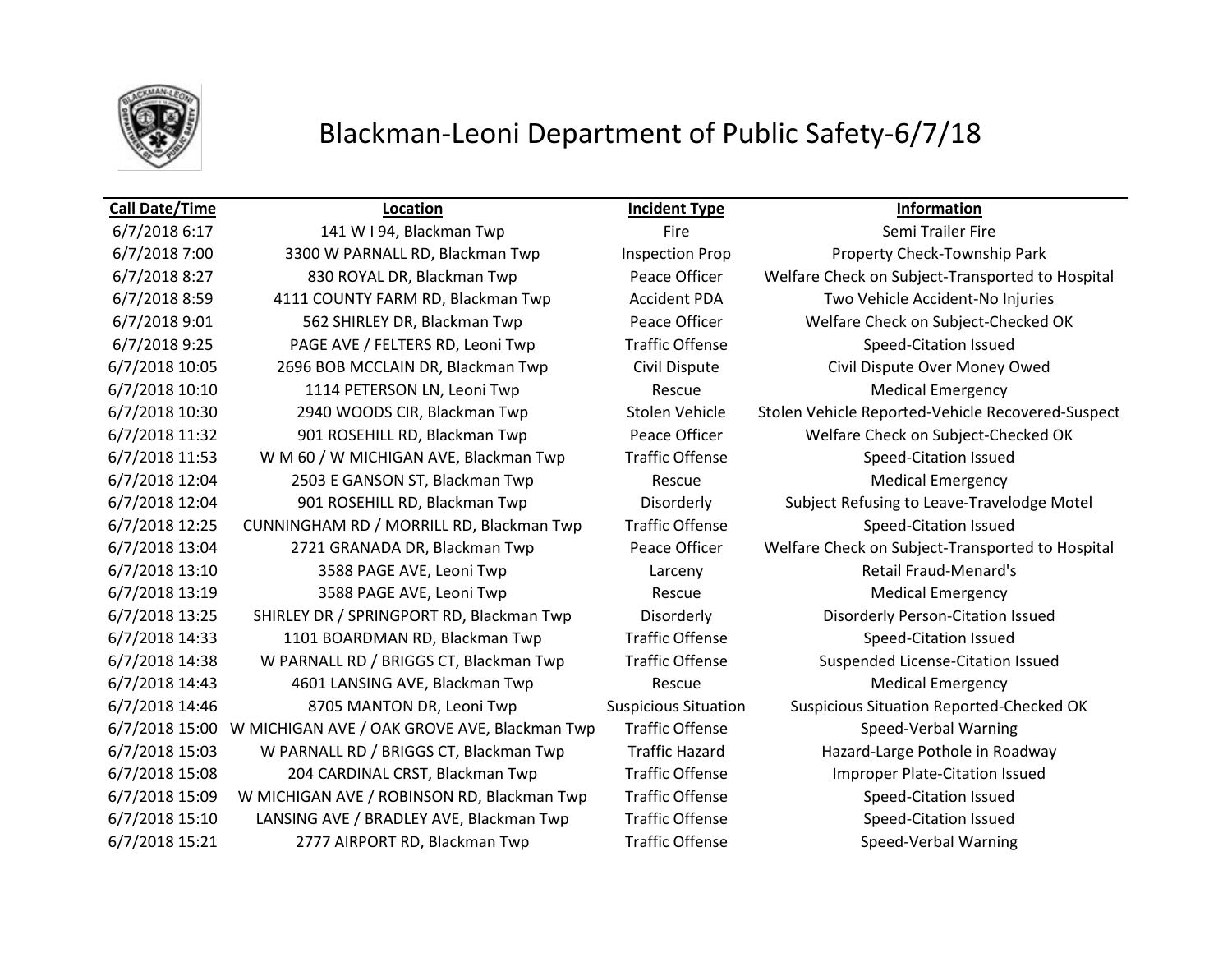

## Blackman-Leoni Department of Public Safety-6/7/18

### **Call Date/Time Location Incident Type Information**

6/7/2018 15:29 1965 BOARDMAN RD, Blackman Twp Animal Complaint Welfare Check on Dog-Checked OK 6/7/2018 16:17 5067 PAGE AVE, Leoni Twp Conservation Conservation Injured Cat in Roadway 6/7/2018 16:40 E I 94 / COOPER RD, Blackman Twp Accident PDA Two Vehicle Accident-No Injuries 6/7/2018 16:47 1700 W MICHIGAN AVE, Blackman Twp Larceny Larceny Retail Fraud-Wal-Mart 6/7/2018 17:08 W I 94 / COOPER RD, Blackman Twp Traffic Offense Speed-Verbal Warning 6/7/2018 17:08 1535 BOARDMAN RD, Blackman Twp Animal Complaint Welfare Check on Dog-Checked OK 6/7/2018 17:18 1700 W MICHIGAN AVE, Blackman Twp Warrants Subject Arrested on Outstanding Warrant 6/7/2018 17:35 N US 127 / W I 94, Blackman Twp Traffic Offense Red Light-Citation Issued 6/7/2018 17:36 2530 SPRINGPORT RD, Blackman Twp Disorderly Trouble with Subject Reported 6/7/2018 17:44 LANSING AVE / WOODWORTH RD, Blackman Twp Traffic Offense Expired Plate-Citation Issued 6/7/2018 18:30 3333 E MICHIGAN AVE, Leoni Twp Rescue Rescue Medical Emergency 6/7/2018 18:30 2761 GRANADA DR, Blackman Twp Fire Carbon Monoxide Alarm 6/7/2018 18:47 S US 127 / E MICHIGAN AVE, Leoni Twp Motorist Assist Motorist Assist-Flat Tire 6/7/2018 18:57 147 W I 94, Leoni Twp Reckless Driving Reckless Driver Reported-Unable to Locate 6/7/2018 19:02 1700 W MICHIGAN AVE, Blackman Twp Disorderly Subject Refusing to Leave-Wal-Mart 6/7/2018 19:18 E MICHIGAN AVE / GILBERT ST, Jackson Traffic Offense Red Light-Citation Issued 6/7/2018 19:37 SPRINGPORT RD / AIRPORT RD, Blackman Twp Traffic Offense Speed-Verbal Warning 6/7/2018 19:45 5112 RIDGEWOOD VISTA DR, Leoni Twp Civil Dispute Civil Dispute Over Money Owed 6/7/2018 19:54 138 W I 94, Blackman Twp Accident PI Three Vehicle Accident-Injuries 6/7/2018 20:16 3248 ABBINGTON ST, Blackman Twp Disorderly Trouble with Subject Reported 6/7/2018 20:20 3346 E MICHIGAN AVE, Leoni Twp Peace Officer Welfare Check on Subject-Checked OK 6/7/2018 20:33 1206 TANBARK LN E, Blackman Twp Peace Officer Welfare Check on Subject-Checked OK 6/7/2018 20:52 4363 ESSEX CT, Blackman Twp Domestic Domestic Dispute-Verbal 6/7/2018 21:01 1995 CHANTER RD, Blackman Twp Rescue Rescue Medical Emergency 6/7/2018 21:17 2900 FOX RD, Leoni Twp Disorderly Trouble with Subject Reported 6/7/2018 21:26 3294 DERBYSHIRE ST, Blackman Twp Rescue Medical Emergency 6/7/2018 21:34 534 BARRETT AVE, Blackman Twp Domestic Domestic Dispute-Verbal

6/7/2018 15:26 295 KATHY CIR, Blackman Twp Rescue Medical Emergency